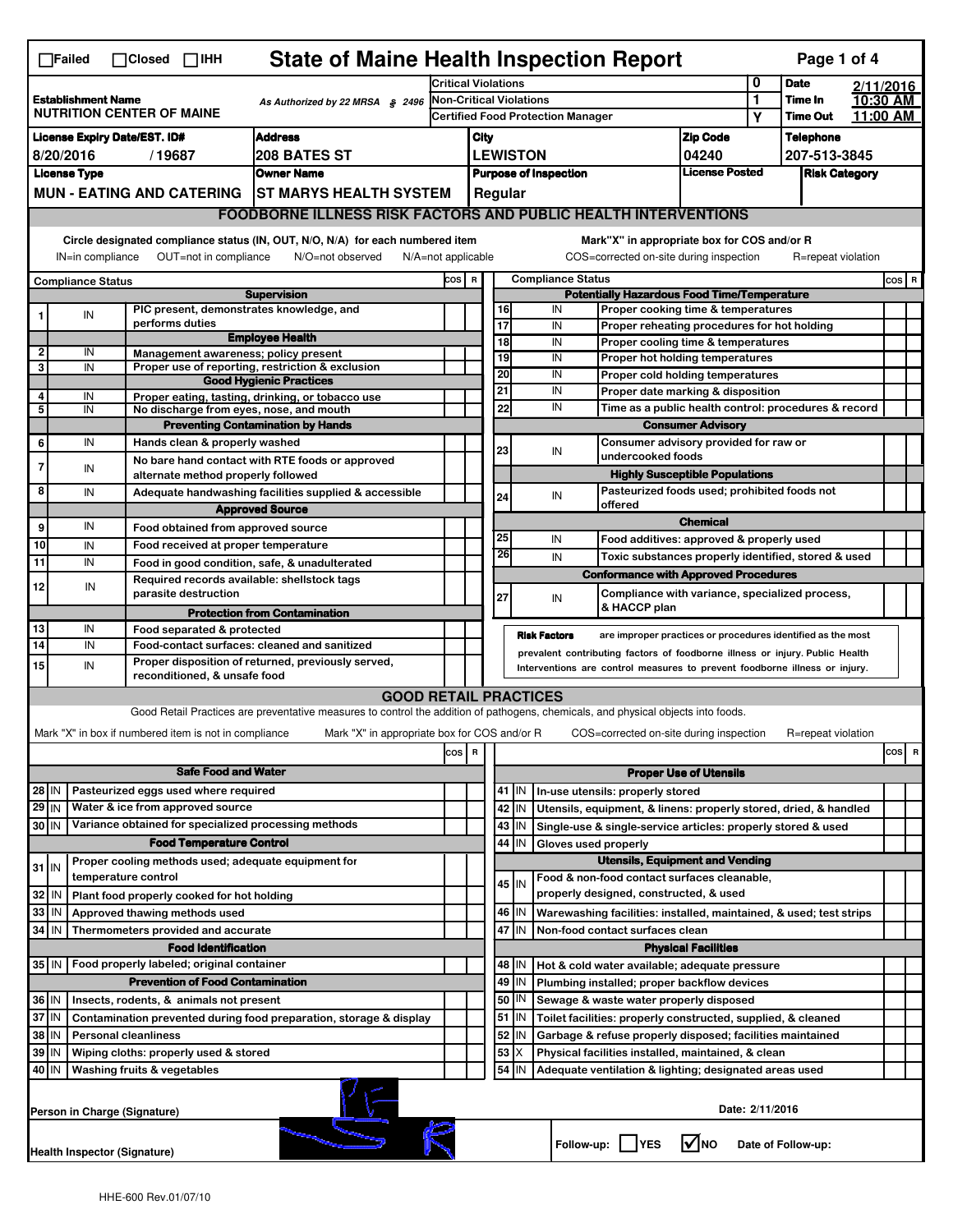|                                                               | Page 2 of 4                    |                                 |                                 |              |                           |                                  |  |  |  |  |
|---------------------------------------------------------------|--------------------------------|---------------------------------|---------------------------------|--------------|---------------------------|----------------------------------|--|--|--|--|
| <b>Establishment Name</b><br><b>NUTRITION CENTER OF MAINE</b> |                                | As Authorized by 22 MRSA § 2496 | 2/11/2016<br>Date               |              |                           |                                  |  |  |  |  |
| License Expiry Date/EST. ID#<br>8/20/2016<br>/19687           | <b>Address</b><br>208 BATES ST |                                 | City / State<br><b>LEWISTON</b> | ME           | <b>Zip Code</b><br>104240 | <b>Telephone</b><br>207-513-3845 |  |  |  |  |
| <b>Temperature Observations</b>                               |                                |                                 |                                 |              |                           |                                  |  |  |  |  |
| Location                                                      | Temperature                    |                                 |                                 | <b>Notes</b> |                           |                                  |  |  |  |  |
|                                                               | hot water                      | 110 plus                        |                                 |              |                           |                                  |  |  |  |  |
|                                                               | cooler                         | 38                              |                                 |              |                           |                                  |  |  |  |  |

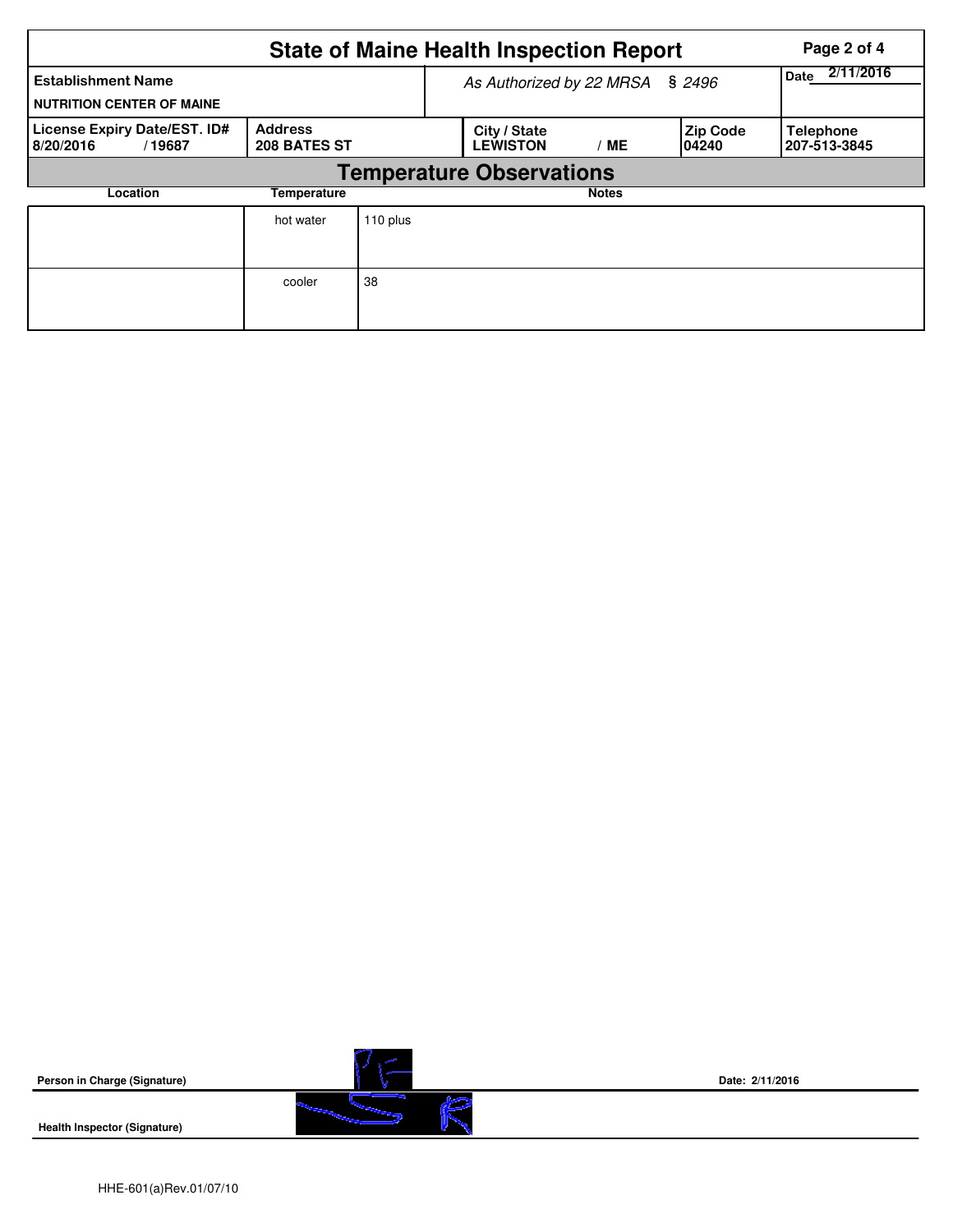|                                                                                                                                                    | Page 3 of 4                    |                                 |           |                          |  |  |  |  |  |
|----------------------------------------------------------------------------------------------------------------------------------------------------|--------------------------------|---------------------------------|-----------|--------------------------|--|--|--|--|--|
| <b>Establishment Name</b><br><b>NUTRITION CENTER OF MAINE</b>                                                                                      | 2/11/2016<br>Date              |                                 |           |                          |  |  |  |  |  |
| License Expiry Date/EST. ID#<br>8/20/2016<br>/19687                                                                                                | <b>Address</b><br>208 BATES ST | City / State<br><b>LEWISTON</b> | <b>ME</b> | <b>Zip Code</b><br>04240 |  |  |  |  |  |
| <b>Observations and Corrective Actions</b>                                                                                                         |                                |                                 |           |                          |  |  |  |  |  |
| Violations cited in this report must be corrected within the time frames below, or as stated in sections<br>8-405.11 and 8-406.11 of the Food Code |                                |                                 |           |                          |  |  |  |  |  |

53: 6-101.11.(A): N: Indoor surfaces are not properly constructed as to be smooth, durable, and easily cleanable or constructed of nonabsorbent material in areas of moisture.

INSPECTOR NOTES: scrape and paint windows